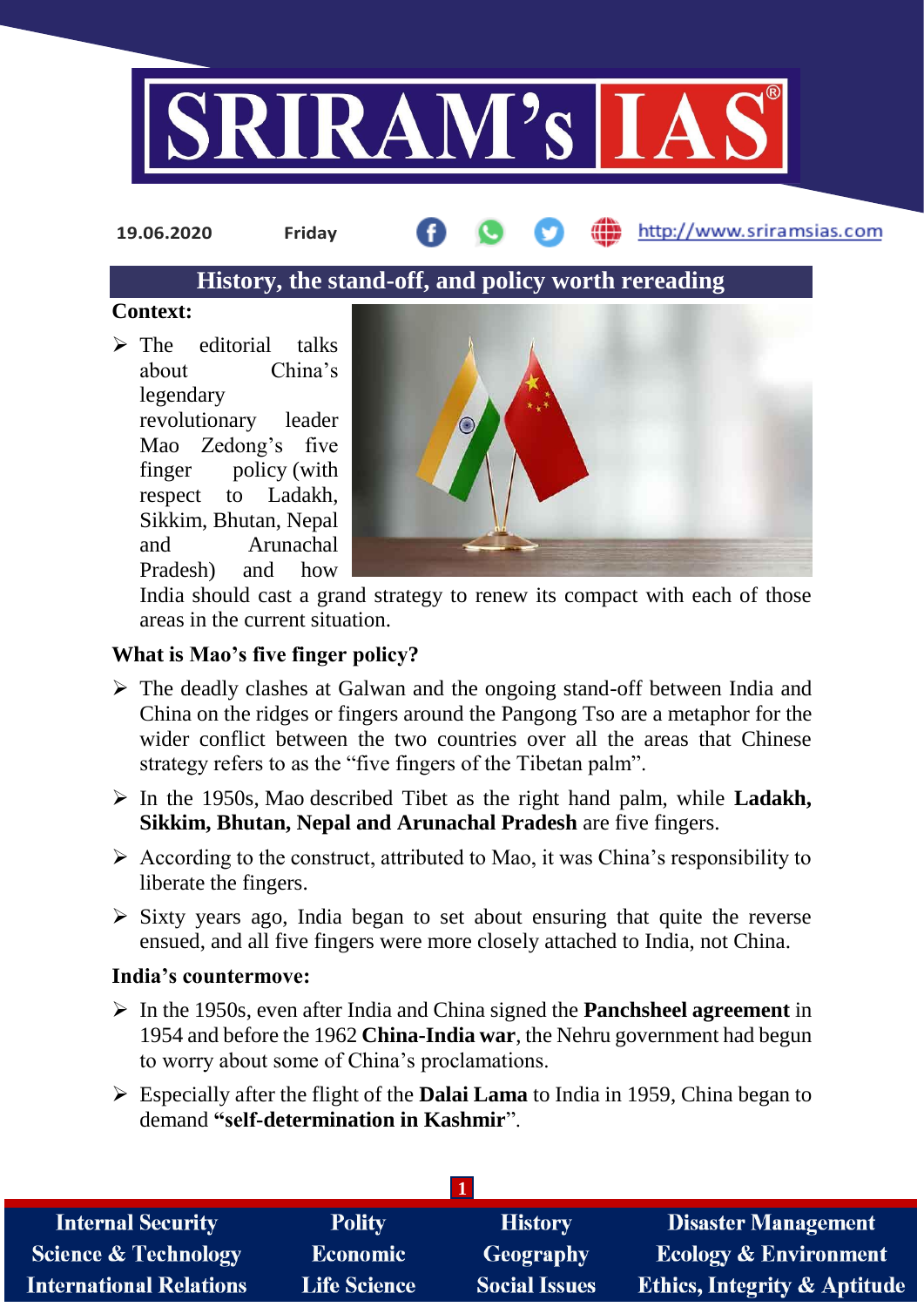

- http://www.sriramsias.com **19.06.2020 Friday**
- $\triangleright$  The Chinese press and radio launched a propaganda war against India, while the Chinese government allowed Naga and Mizo dissidents into China for refuge and training.
- $\triangleright$  More importantly, school textbooks there began to depict the "five fingers" as a part of China, in the 1950s.

# **Three-pronged foreign policy approach:**

 $\triangleright$  The three-pronged foreign policy New Delhi set into motion during the 1962 war, that provided an effective counter to Mao's five finger policy over the course of the century, is perhaps not so well understood.

#### **Managing the borders:**

- $\triangleright$  The first was a push for building border infrastructure and governance.
- $\triangleright$  In the mid-1950s, the government piloted a project to build the Indian Frontier Administrative Services (IFAS) for overseeing NEFA (Arunachal Pradesh) and other areas along the India-China frontier.
- $\triangleright$  A special desk was created in the Ministry of External Affairs for officers who would tour all the regions from NEFA to Ladakh in order to make suggestions for the rapid development of these areas. It was wound up in 1968.
- $\triangleright$  The IFAS's role has since been transferred to the Indian Army and the Border Roads Organisation.
- $\triangleright$  It is an idea worth revisiting, especially as areas along the frontier continue to complain of neglect and a lack of focus from the Centre.

#### **Outreach and treaties:**

- $\triangleright$  The second prong was a series of treaties that were signed with neighbours such as Nepal and Bhutan, and the consolidation of control, militarily and administratively, of other territories that acceded to India, including Ladakh as a part of Jammu and Kashmir (1947), and NEFA (1951).
- $\triangleright$  In 1950, India signed a treaty with Sikkim that made it a "protectorate", and by 1975 the Indira Gandhi Government had annexed Sikkim and made it the 22nd State of India.

| <b>Internal Security</b>        | <b>Polity</b>       | <b>History</b>       | <b>Disaster Management</b>              |  |  |  |
|---------------------------------|---------------------|----------------------|-----------------------------------------|--|--|--|
| <b>Science &amp; Technology</b> | <b>Economic</b>     | <b>Geography</b>     | <b>Ecology &amp; Environment</b>        |  |  |  |
| <b>International Relations</b>  | <b>Life Science</b> | <b>Social Issues</b> | <b>Ethics, Integrity &amp; Aptitude</b> |  |  |  |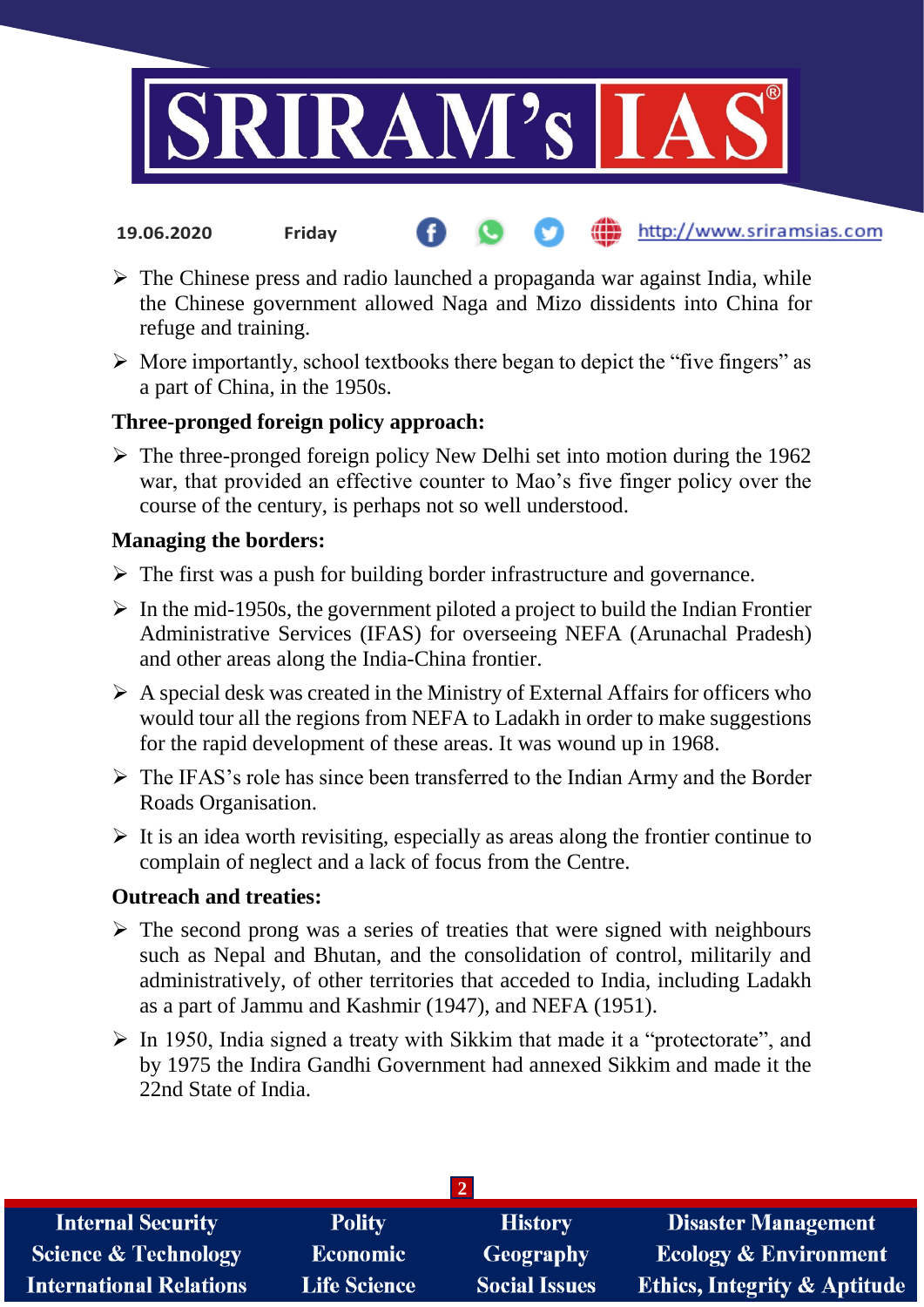

- http://www.sriramsias.com **19.06.2020 Friday**
- $\triangleright$  Each of these treaties built unique relationships with New Delhi, tying countries such as Nepal and Bhutan in ways that were seen as a "win-win" for both sides at the time.
- $\triangleright$  However, over time, the treaties have outlived their utility, and the benefits of unique ties with Nepal and Bhutan, including open borders and ease of movement, jobs and education for their youth as well as India's influential support on the world stage, have waned in public memory.
- $\triangleright$  China was not able to make inroads with Bhutan as it did with Nepal because the Indian government renegotiated its 1949 Treaty of Perpetual Peace and Friendship between the Government of Bhutan of 1949 with the India-Bhutan Friendship Treaty in 2007.
- $\triangleright$  This has held India and Bhutan ties in good stead, even during the Doklam stand-off between India and China in 2017 in the face of severe pressure from China.
- $\triangleright$  New treaties may not, in themselves reduce India's security threat from China in its neighbourhood, but they create space for a more mutually responsive diplomacy that is necessary to nurture special relationships.

#### **The Tibet Issue:**

- $\triangleright$  For the third prong, India's policy towards Tibet should be looked at more closely.
- While New Delhi's decision to shelter the Dalai Lama and lakhs of his followers since 1959 is a policy that is lauded, India must now look into the future of its relationship, both with the Tibetan refugee community in India, as well as with its future leadership.
- $\triangleright$  At present, the Dalai Lama has the loyalty of Tibetans worldwide, but Karmapa Lama, who lived in India after his flight from China in 2000, and was groomed as a possible political successor, has now taken the citizenship of another country and lives mostly in the United States.
- $\triangleright$  Given that it is home to so many Tibetans, India must chart a more prominent role in this discourse.

| <b>Internal Security</b>        | <b>Polity</b>       | <b>History</b>       | <b>Disaster Management</b>              |  |  |
|---------------------------------|---------------------|----------------------|-----------------------------------------|--|--|
| <b>Science &amp; Technology</b> | <b>Economic</b>     | Geography            | <b>Ecology &amp; Environment</b>        |  |  |
| <b>International Relations</b>  | <b>Life Science</b> | <b>Social Issues</b> | <b>Ethics, Integrity &amp; Aptitude</b> |  |  |